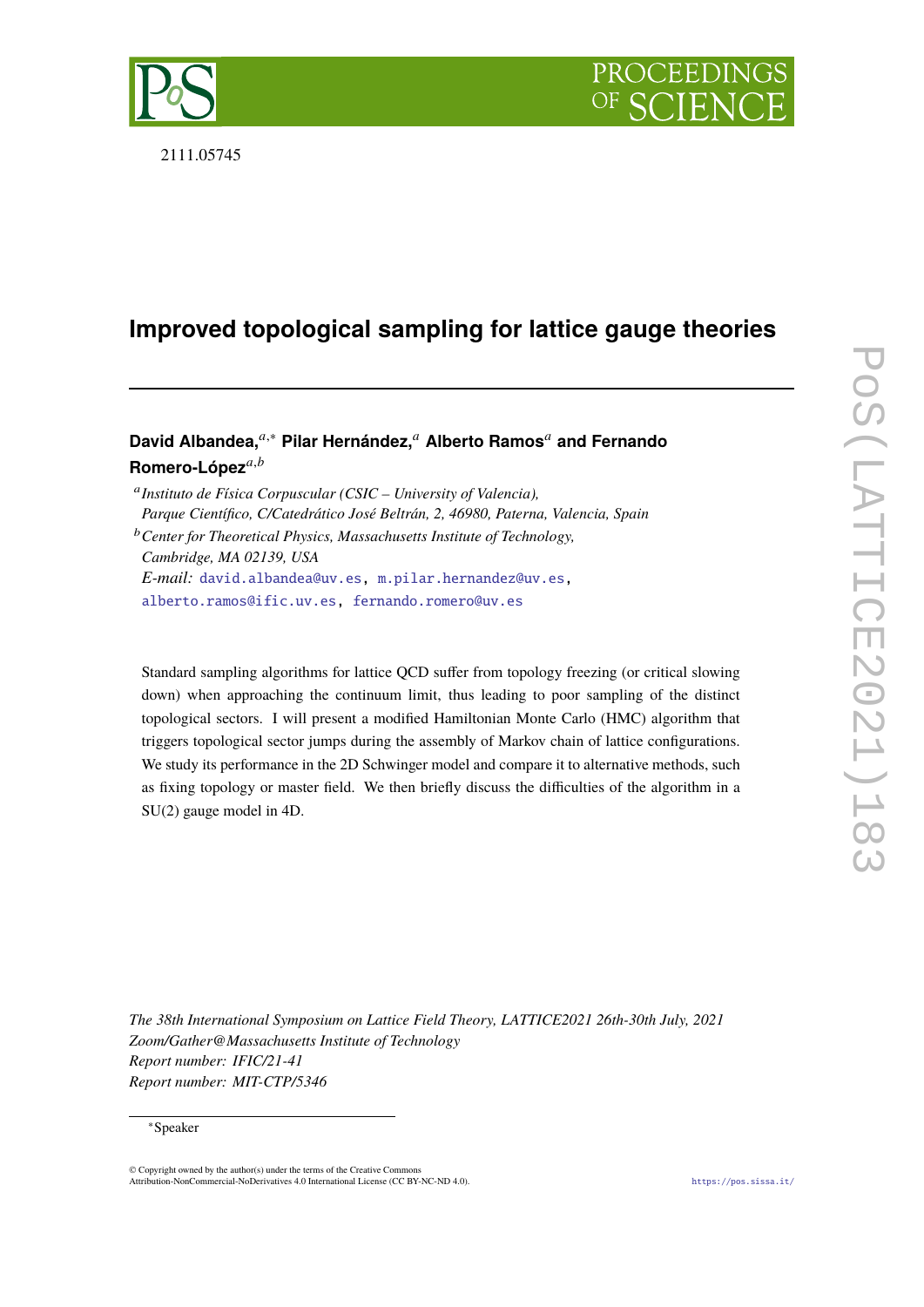<span id="page-1-0"></span>

**Figure 1:** Monte Carlo history of the topological charge  $Q$  for increasing values of  $\beta$  in a Markov chain of 10<sup>6</sup> HMC configurations.

# **1. Introduction**

# **1.1 Topology freezing**

Fig. [1](#page-1-0) shows the typical scenario in lattice simulations concerning topological observables: when we look at the Markov Chain Monte Carlo history of the topological charge  $Q$  at rough lattice spacings as in the upper part of the plot, it fluctuates nicely; however, when we go to finer lattice spacings to take the continuum limit the topological charge freezes and one can only take samples from one or two topological sectors, leading to long autocorrelation times.

This happens because in the continuum limit the different topological sectors are separated by barriers of infinite action, or, equivalently, by wide regions in sampling space where the probability distribution  $p(S) = e^{-S[U]}$  is zero, causing update algorithms such as HMC to find it increasingly difficult to cross from a topological sector to another and therefore always propose configurations with the same topological charge  $Q$ .

The motivation of this work was to build a new algorithm that proposes transitions to different topological sectors more frequently than HMC does by doing a transformation over the gauge links [\[1\]](#page-9-0).

## **1.2 Schwinger model**

Of course, the final goal is to build the algorithm for QCD, but we started out with a  $U(1)$  gauge theory in 2D and studied the pure gauge case and also the case with  $N_f = 2$  dynamical fermions. The Wilson lattice formulation of the  $U(1)$  gauge theory is

$$
Z = \int \prod_{l} dU_l \ e^{-S_p[U]} \equiv \int \prod_{l} dU_l \ e^{\frac{\beta}{2} \sum_{p} U_p + U_p^{\dagger}}, \tag{1}
$$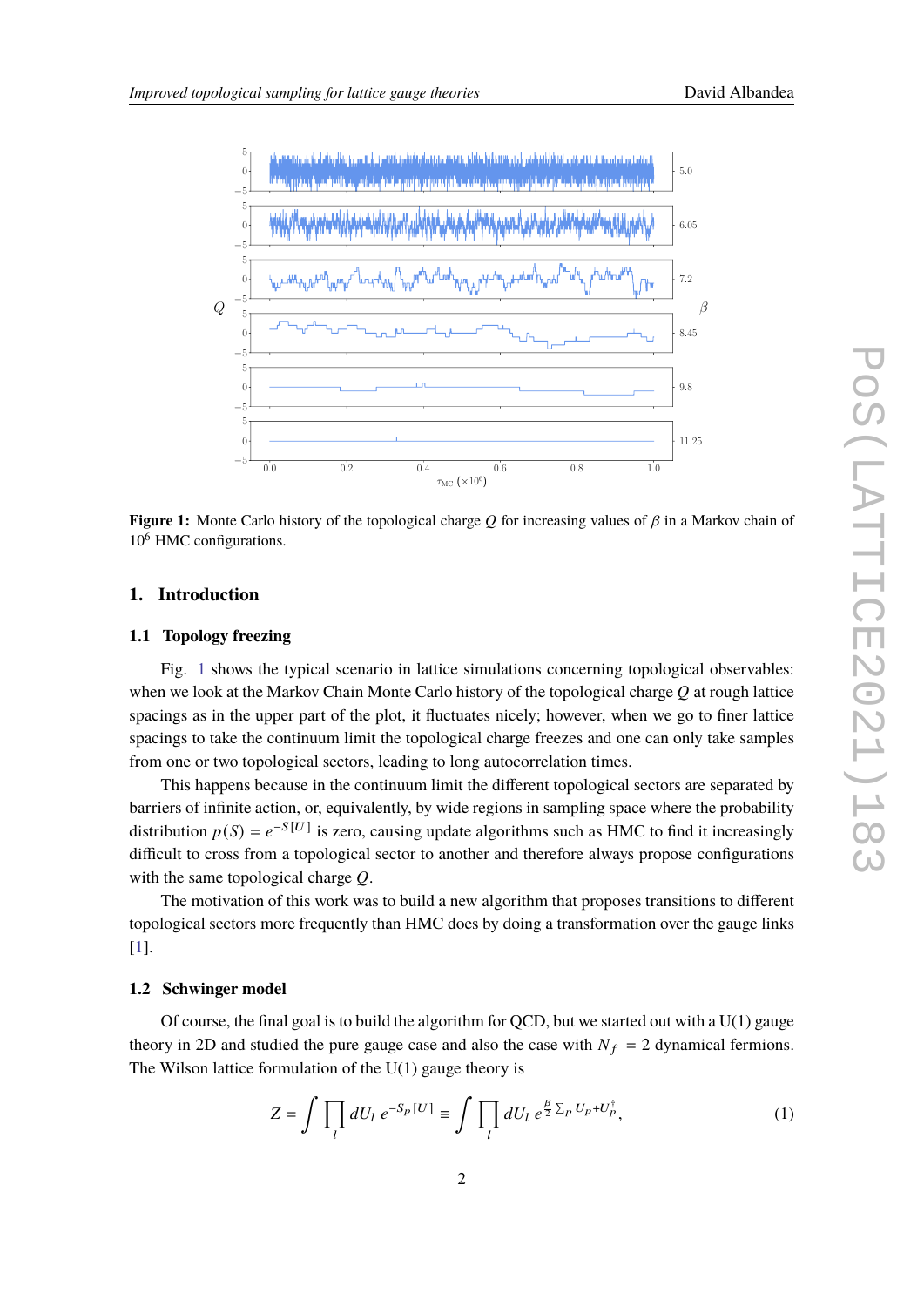where  $U_l$  and  $U_p$  are the standard link and  $1 \times 1$  Wilson loop, respectively. This model is usually treated as a benchmark in the community, also en machine learning [\[2\]](#page-9-1) and tensor network approaches (see [\[3\]](#page-9-2) for a review), because it is very similar to QCD: beyond being a much simpler theory, both of them have topology and a mass gap (with  $N_f = 2$ ); also, for  $N_f = 0$  there are analytical results, even at finite volume and for all  $\beta$  [\[4–](#page-9-3)[6\]](#page-9-4), which is important to check our results; and finally, the topological charge in this model has a geometrical definition and it is exactly an integer,

$$
Q = \frac{-i}{2\pi} \sum_{p} \ln U_p \in \mathbb{Z}.
$$
 (2)

#### **1.3 Metropolis–Hastings algorithm**

The idea to construct the new algorithm is to modify the Hybrid Monte Carlo algorithm, which is a particular case of a Metropolis–Hastings algorithm [\[7\]](#page-9-5), whose key ingredients are:

- 1. The target distribution from which we want to get samples; in our case,  $p(U) = e^{-S[U]}$ .
- 2. A proposal distribution  $q(U'|U)$ , which is used to propose a new state in the Markov Chain from the configuration  $U$ . In HMC these are the Hamilton equations of motion.
- 3. The accept-reject step, where we decide if we accept the proposed configuration or not, with probability

<span id="page-2-1"></span>
$$
p_{\rm acc}(U'|U) = \min\left\{1, \frac{p(U')}{p(U)}\right\}.
$$
 (3)

The performance of the algorithm will essentially be given by how efficiently the proposal distribution  $q(U'|U)$  is able to propose configurations from the relevant regions in the sampling space. With this in mind, we built up a transformation that made transitions between topological sectors.

## **2. Winding Hybrid Monte Carlo**

## **2.1 Winding transformation**

The transformation that will trigger jumps between topological sectors is defined as

$$
U_{\mu}(x) \to U_{\mu}^{\Omega}(x) \equiv \Omega(x)U_{\mu}(x)\Omega^{\dagger}(x+\hat{\mu}) \qquad \text{if both } x, \ x+\hat{\mu} \in S_{w}.
$$
 (4)

This looks like a gauge transformation, but the key point is that we only perform the transformation if the links at x and  $x + \hat{\mu}$  are both in a region  $S_w$  of size  $L_w \times L_w$ , depicted in blue in Fig. [2](#page-3-0) (left). There, the plaquettes in the blue region will not change, but the ones in violet will be affected because we are not completing the gauge transformation outside the blue region. Finally the field  $\Omega(x_n)$  is defined on the boundary of  $S_w$  (red points) and is constructed such that the violet plaquettes will change the topological charge of the configuration in one unit,

<span id="page-2-0"></span>
$$
\Omega^{\pm}(x_n) = e^{\pm i \frac{\pi}{2} \frac{n}{L_w}},\tag{5}
$$

where the + sign defines a winding and the−an antiwinding. The sign is chosen with 50% probability and is common for the  $n$  points, ensuring that the transformation will yield a change in the topological charge of  $\Delta Q = \pm 1$ . Therefore, there is only one free parameter in this transformation,  $L_w$ , and it will need to be tuned to optimize the acceptance of the algorithm.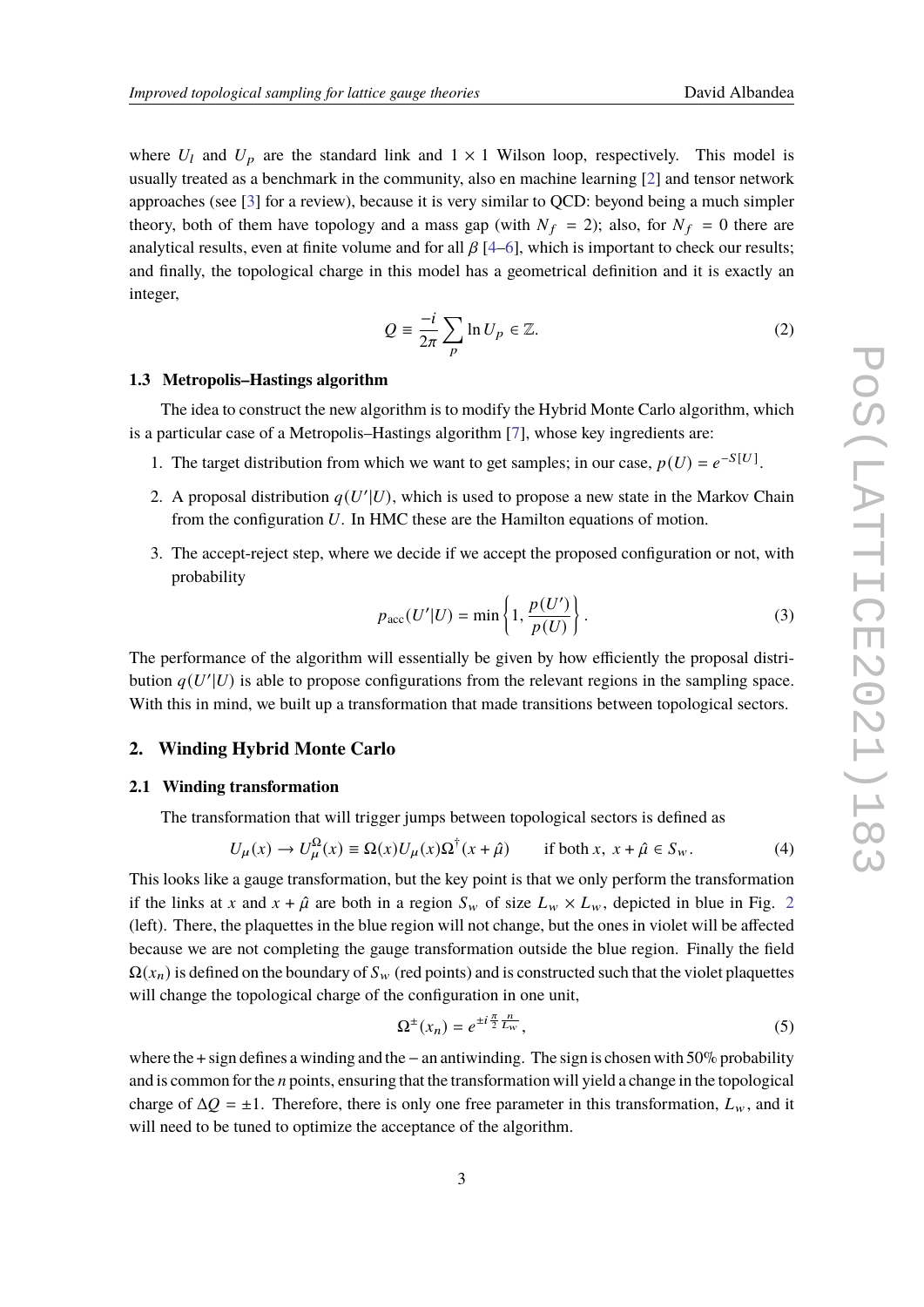<span id="page-3-0"></span>

**Figure 2:** (Left) Sketch of a winding transformation of size  $L_w$ . Gauge links in the blue region transform according to Eq. [\(4\)](#page-2-0), while the others stay the same. (Right) Dependence on the winding size  $L_w$  of the acceptance of a winding step at  $\beta = 5$ .

### **2.2 Winding Hybrid Monte Carlo (wHMC)**

With this, we define the winding-step transition probability,

$$
T(U \to U') = \frac{1}{2}\delta(U' - U^{\Omega^+}) + \frac{1}{2}\delta(U' - U^{\Omega^-})
$$
\n(6)

where we perform a winding or antiwinding transformation with 50% probability, which along with the accept-reject step of Eq. [\(3\)](#page-2-1) can be shown to satisfy detailed balance [\[1\]](#page-9-0); and we combine this transformation with HMC to have ergodicity, building a new algorithm which we call winding HMC (wHMC), whose structure is:

- 1. Perform a molecular dynamics evolution using HMC.
- 2. Accept or reject the new configuration using Eq. [\(3\)](#page-2-1).
- 3. Perform a winding or antiwinding transformation.
- 4. Accept or reject the new configuration using Eq. [\(3\)](#page-2-1).
- 5. Repeat.

This defines a wHMC step. The first thing to check is whether this new algorithm has acceptance in the pure gage theory and how it depends on the size of the transformation, and one can show that the mean variation of the action goes to zero as one increases the size of the winding region  $L_w$ ,

$$
\langle \Delta S \rangle \approx \frac{\beta \pi^2}{2L_w}.\tag{7}
$$

Therefore we expect that the acceptance will grow with the size of the winding up to a maximum of 50%, as one can see in Fig. [2](#page-3-0) (right).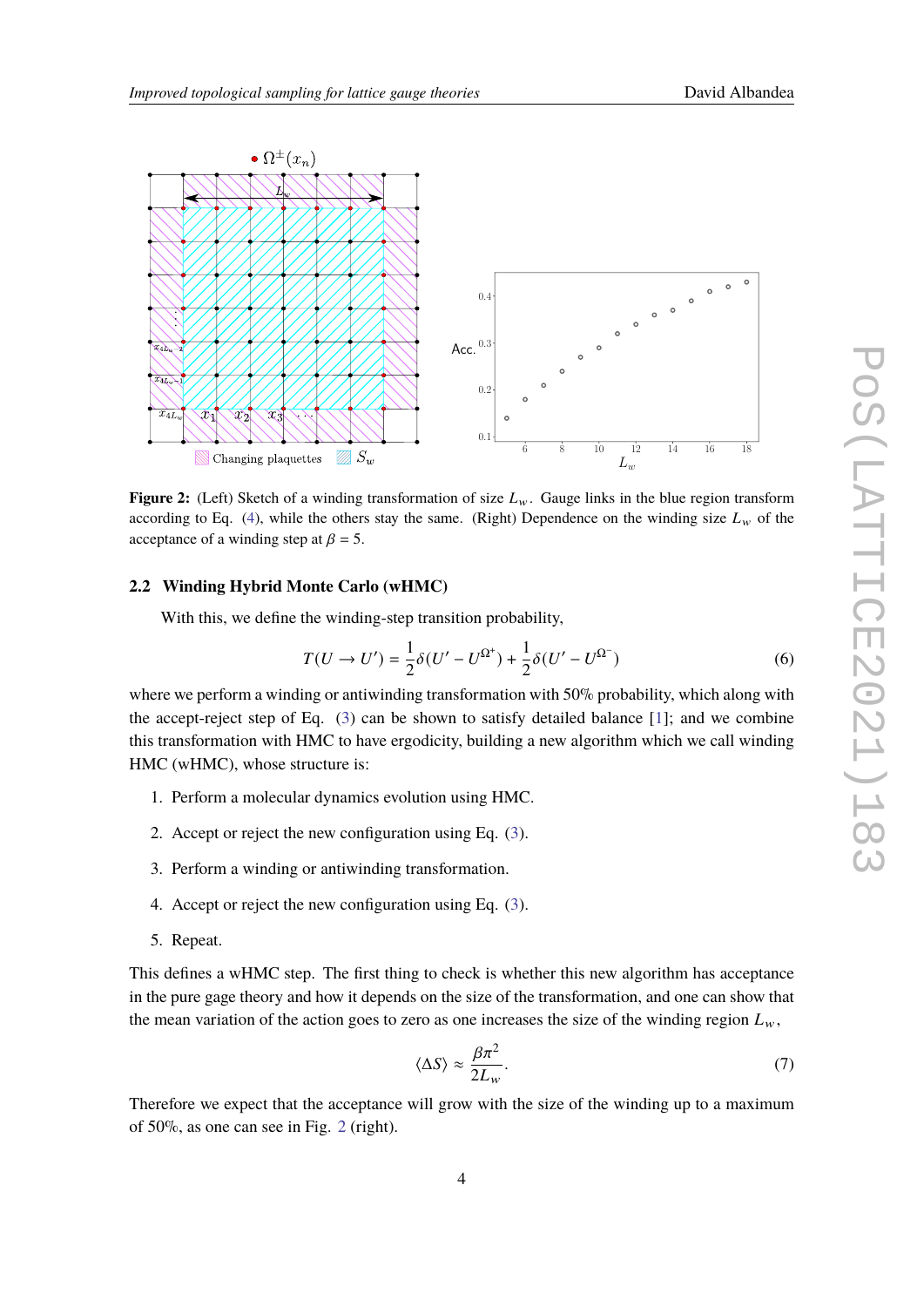$\tau_{\text{MC}}$  ( $\times 10^6$ )

<span id="page-4-0"></span>

Figure 3: (Left) Monte Carlo history of the topological charge for the two algorithms with 10<sup>6</sup> configurations at  $\beta$  = 8.45. (Right) Number of configurations per topological sector for HMC and wHMC at  $\beta$  = 11.25 for 10<sup>6</sup> configurations, along with the analytical result.

<span id="page-4-1"></span>

**Figure 4:** Average topological susceptibility (left) and plaquette (right) normalized to the analytical result as a function of  $\beta^{-1}$  for both algorithms.

# **3.**  $N_f = 0$  **results**

Now that we can say that we have an algorithm with acceptance, the question to ask is whether it performs better than HMC. As shown in Fig. [3](#page-4-0) (left), in the pure gauge theory we ran two simulations, one with HMC and the other with wHMC, and looked at the history of the topological charge Q: we can see that we are at a  $\beta$  where autocorrelations in HMC are noticeable, but in wHMC are not.

Then, in Fig. [3](#page-4-0) (right), we increased  $\beta$  and counted the number of configurations in each topological sector, seeing that although HMC is completely frozen in  $Q = 0$ , winding HMC is able to sample from all the relevant topological sectors reproducing the analytical result (dashed line).

This implies that HMC would yield biased values for the observables we obtain, while wHMC would give the correct ones, and indeed in the pure gauge theory we can check directly with analytical results for all  $\beta$  and volume sizes. For example, in Fig. [4](#page-4-1) (left) we plot the topological susceptibility over the analytical one as a function of  $\beta^{-1}$ , so we approach the continuum limit from right to left; the correct result would be 1, and we see that wHMC in gray gets the correct value for

 $\check{Q}$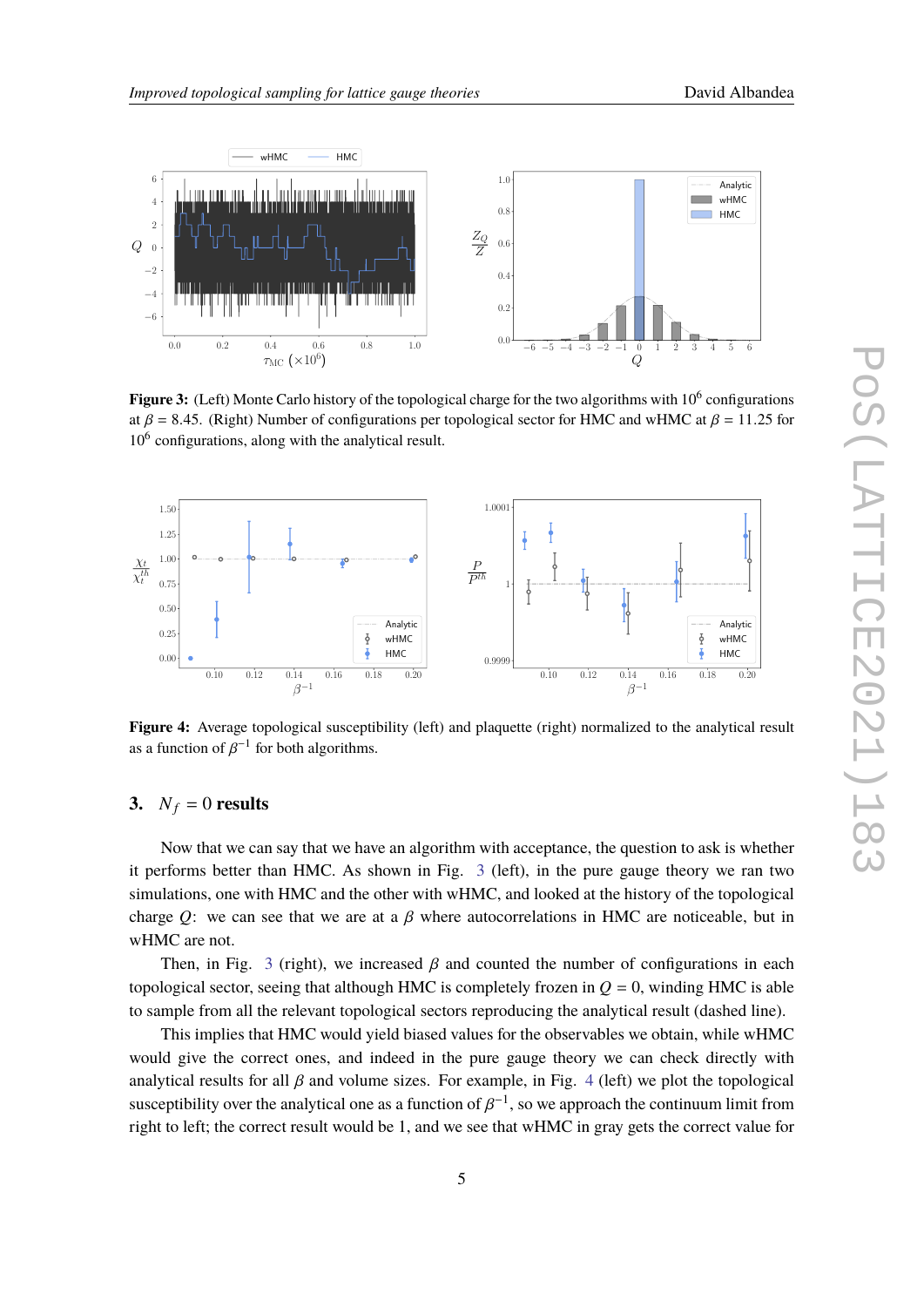<span id="page-5-0"></span>

**Figure 5:** (Left)  $(\Delta P)_{\text{th}} \equiv P_x - P_x^{\text{th}}$  normalized with the standard deviation  $\sigma$  for  $x = All Q$  (full symbols) or at fixed topology  $x = |Q|$  (open symbols), at  $\beta = 11.25$  for wHMC, HMC and master field (see [\[1\]](#page-9-0) for details), compared to the analytical result (dashed line). (Right) Autocorrelation time of  $Q^2$  as a function of  $\beta \propto a^{-2}$ , as obtained with the wHMC and HMC algorithms.

all  $\beta$ , but HMC is clearly biased when we approach the continuum.

But this behavior was expected because topology gets frozen in HMC, and the topological susceptibility is a topological observable. The important point is that even with the plaquette, shown in Fig. [4](#page-4-1) (right), which is a non-topological observable, we observe the same behavior: HMC is also biased for non-topological observables when topology is frozen.

## **3.1 Fixed topology**

Although yielding incorrect results when topology is frozen, there is a common belief that HMC samples correctly the topological sectors in which it is frozen (for instance, the sector  $Q = 0$ in Fig. [3\)](#page-4-0), which would imply that there are no infinite action barriers separating different regions of the same topological sector. One way to check this is by projecting our results to the different topological sectors [\[1\]](#page-9-0), by defining the projected observable  $O$  to the topological sector  $n$ 

$$
O_n = \frac{\langle O \, \delta_n(Q) \rangle}{\langle \delta_n(Q) \rangle}, \qquad \text{where} \quad \delta_n(Q) = \begin{cases} 1 & |Q| = n \\ 0 & \text{otherwise} \end{cases} \tag{8}
$$

In Fig. [5](#page-5-0) (left) we plot how many  $\sigma$  discrepancy there is from the analytical result (dashed line) for the plaquette  $P$  of HMC and wHMC. The first values in the plot are the average of the plaquette over all topological sectors, which corresponds to the left-most values of Fig. [4](#page-4-1) (right): wHMC in violet is consistent with the analytical result, but HMC in red has a discrepancy of more than  $4\sigma$ .

But the remarkable thing is that when we look at the results at the fixed topological sector  $|Q| = 0$  we see that both wHMC and HMC are consistent with the analytical result, even when topology in HMC is frozen, indicating that HMC would indeed sample correctly within each topological sector, no matter if topology is frozen or not.

## **3.2 Scaling with the lattice spacing**

Finally, one is interested in how the autocorrelations of the algorithm scale with the lattice spacing a. In Fig. [5](#page-5-0) (right) we plot the autocorrelation of  $Q^2$  as a function of  $\beta \sim a^{-2}$  for HMC and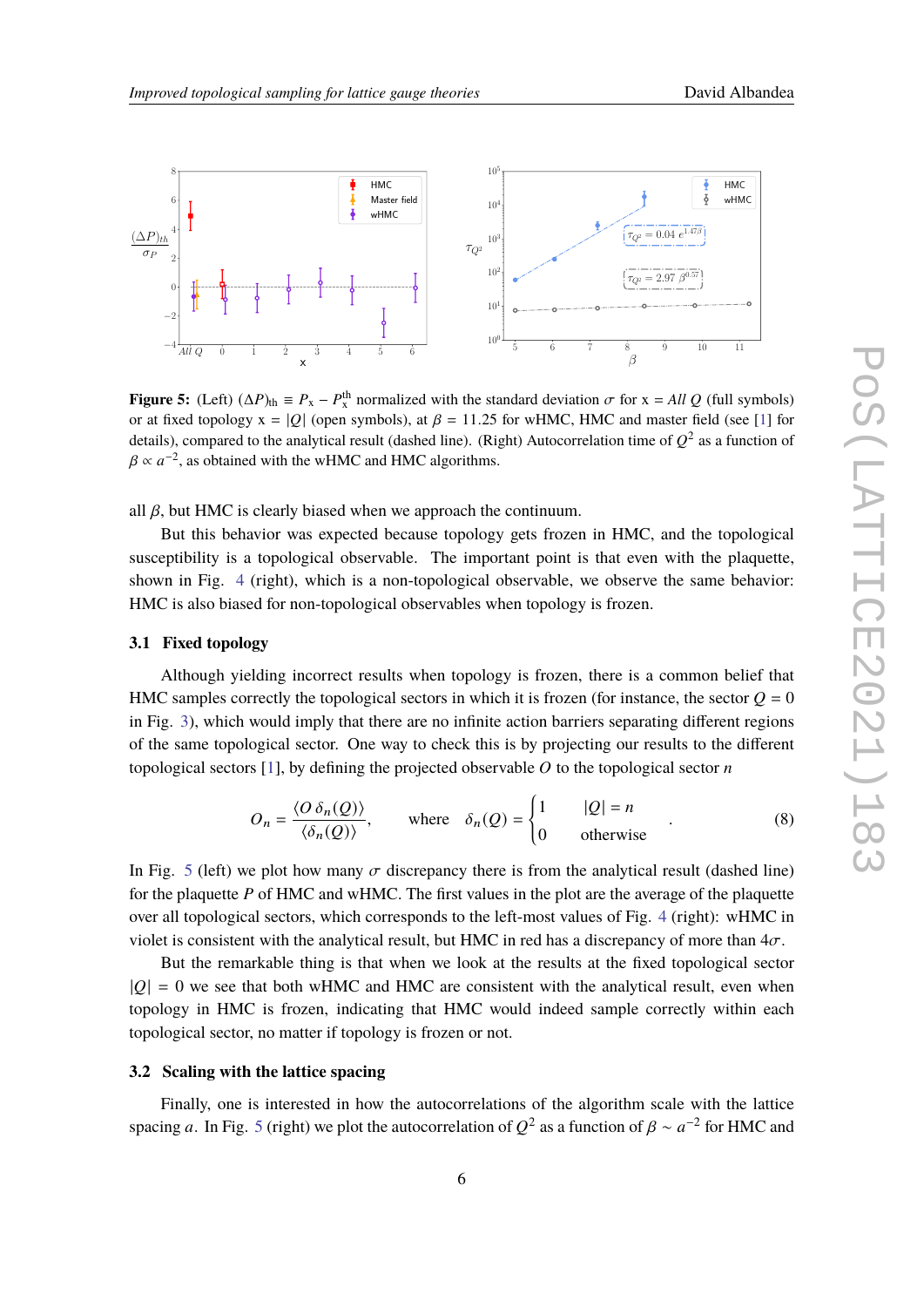<span id="page-6-0"></span>

**Figure 6:** (Left) Acceptance of a winding step in wHMC as a function of  $L<sub>w</sub>$  for various bare quark masses at  $\beta$  = 5.0. (Right) Number of configurations per topological sector at  $\beta$  = 9.0 for HMC and wHMC with  $N_f = 2$ . A Gaussian fit to the wHMC distribution is also shown.

wHMC, and find that for HMC it increases exponentially, while wHMC increases just polynomially with ∼  $\sqrt{\beta}$ , being an enormous improvement.

# **4.**  $N_f = 2$  **results**

Adding two dynamical fermions we additionally have to sample the determinant of the Dirac operator, which is a highly non-local object. This is a problem because our winding is a transformation of the gauge links, and this will change the fermionic action; therefore, we expect that the acceptance of the algorithm will decrease. In Fig. [6](#page-6-0) (left) we show the acceptance of the winding step versus  $L_w$  for three different bare masses of the quark, and indeed now we are talking about acceptances that are much lower than the ones in the pure gauge theory (cf. Fig. [2\)](#page-3-0). Also, we see that now there is an optimal size  $L<sub>w</sub>$  for the winding transformation.

A way to alleviate this problem is to perform more winding transformations per step, balancing up the computational time devoted to HMC evolutions and to winding transformations. The structure of the algorithm would now be:

- 1. Perform a molecular dynamics evolution using HMC.
- 2. Accept or reject the new configuration using Eq. [\(3\)](#page-2-1).
- <span id="page-6-1"></span>3. Perform a winding or antiwinding transformation.
- <span id="page-6-2"></span>4. Accept or reject the new configuration using Eq. [\(3\)](#page-2-1).
- 5. Repeat steps  $3-4$  $3-4$   $N_w$  times.
- 6. Repeat.

This would now be a wHMC step, where  $N_w$  is the number of winding transformations performed per HMC evolution and is a parameter to be set before the simulation to optimize the probability of making a transition of topological sector.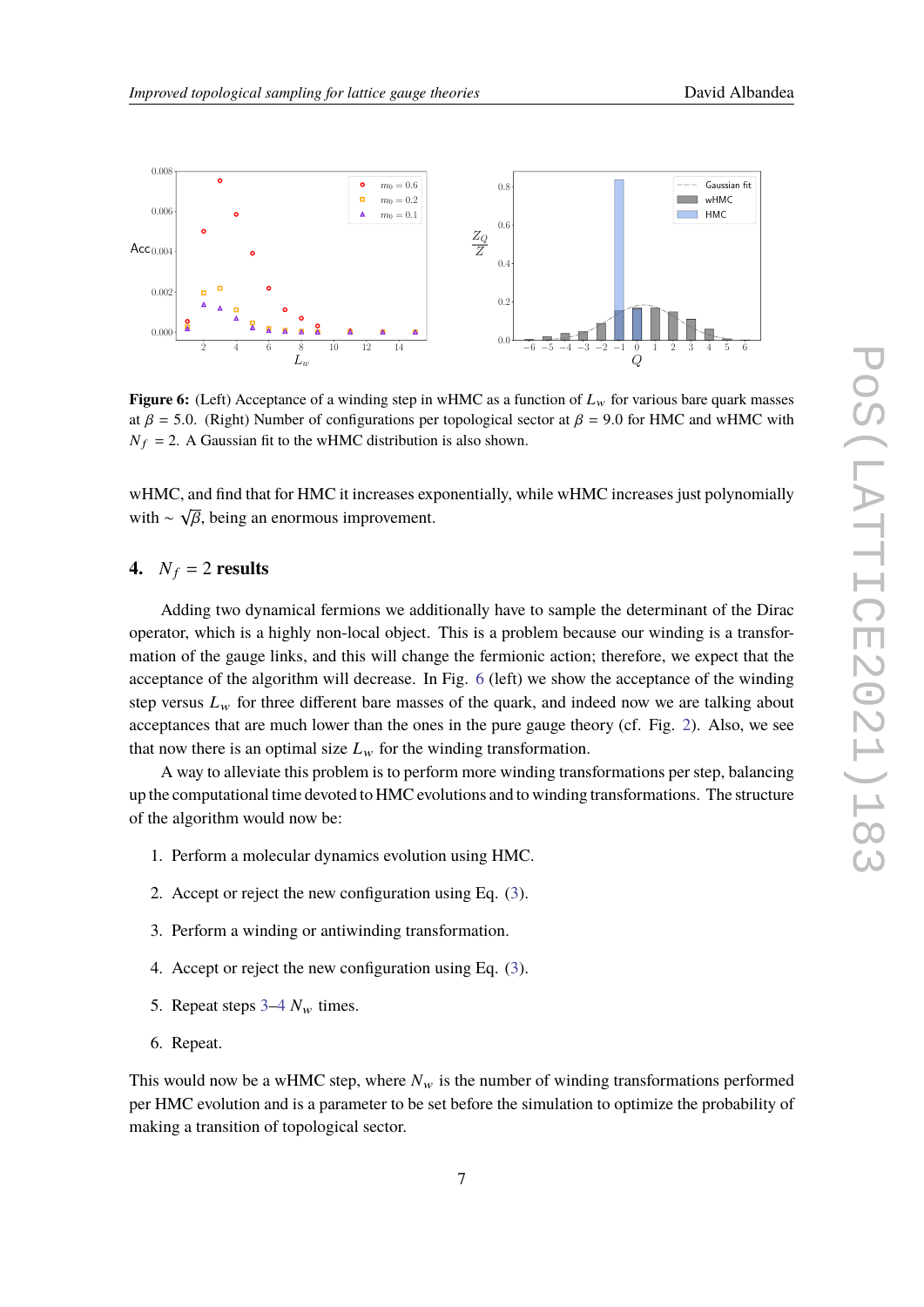<span id="page-7-1"></span>

**Figure 7:** Topological susceptibility in the  $N_f = 2$  theory as a function of the pion mass  $M_\pi$ . The coloured solid lines are fits to the expression in Eq. [\(10\)](#page-7-0) for five  $\beta$ 's, while the black line is the continuum result. The horizontal dashed lines are the quenched expectation at the various  $\beta$  and the continuum.

In Fig. [6](#page-6-0) (right) we check that, at equivalent computational costs, wHMC is able to sample from all the relevant topological sectors while HMC is not, so again one expects that HMC will lead to biased results for the observables.

Also, close to the chiral limit one can derive the relation [\[1\]](#page-9-0)

<span id="page-7-2"></span><span id="page-7-0"></span>
$$
\chi_t^{N_f} = \frac{1}{4\pi\beta} \frac{M_\pi^2 \beta}{N_f + \pi M_\pi^2 \beta} \tag{9}
$$

between the topological susceptibility and the mass of the pion, which nicely interpolates between the quenched topological susceptibility  $X_t|_{\text{quenched}} = 1/4\pi^2\beta$  for  $M_\pi \to \infty$ , and the chiral limit  $M_{\pi} \rightarrow 0$ , where the topological susceptibility vanishes.

In Fig. [7](#page-7-1) we show the topological susceptibility as a function of the pion mass, together with the fit to the continuum expectation, Eq. [\(9\)](#page-7-2), plus generic cutoff effects,

$$
\chi_t^{N_f=2} = \text{Eq.}(9) + \left(c + dM_\pi^2\right)\beta^{-1/2},\tag{10}
$$

with  $c$  and  $d$  fitting parameters. The agreement of wHMC with the expectation is good, even at values of  $\beta$  where the topology in HMC is completely frozen and does not allow to measure the topological susceptibility.

## **4.1 Fixed topology**

With fermions there are no analytical results, but we can look at the discrepancy between both algorithms for the mass of the pion  $M_{\pi}$ . In Fig. [8](#page-8-0) (left) we plot the discrepancy of  $M_{\pi}$  between the two algorithms versus the topological sector, and we can see that we have the same behavior as in the pure gauge theory: for the topological average, *All Q*, HMC has an  $8\sigma$  discrepancy with respect to wHMC, despite the mass is a non-topological quantity; nonetheless, both algorithms agree in the fixed topological sectors  $|Q| = 0$  and  $|Q| = 1$ . This is another indication that HMC samples correctly at a fixed topological sector, despite topology being frozen.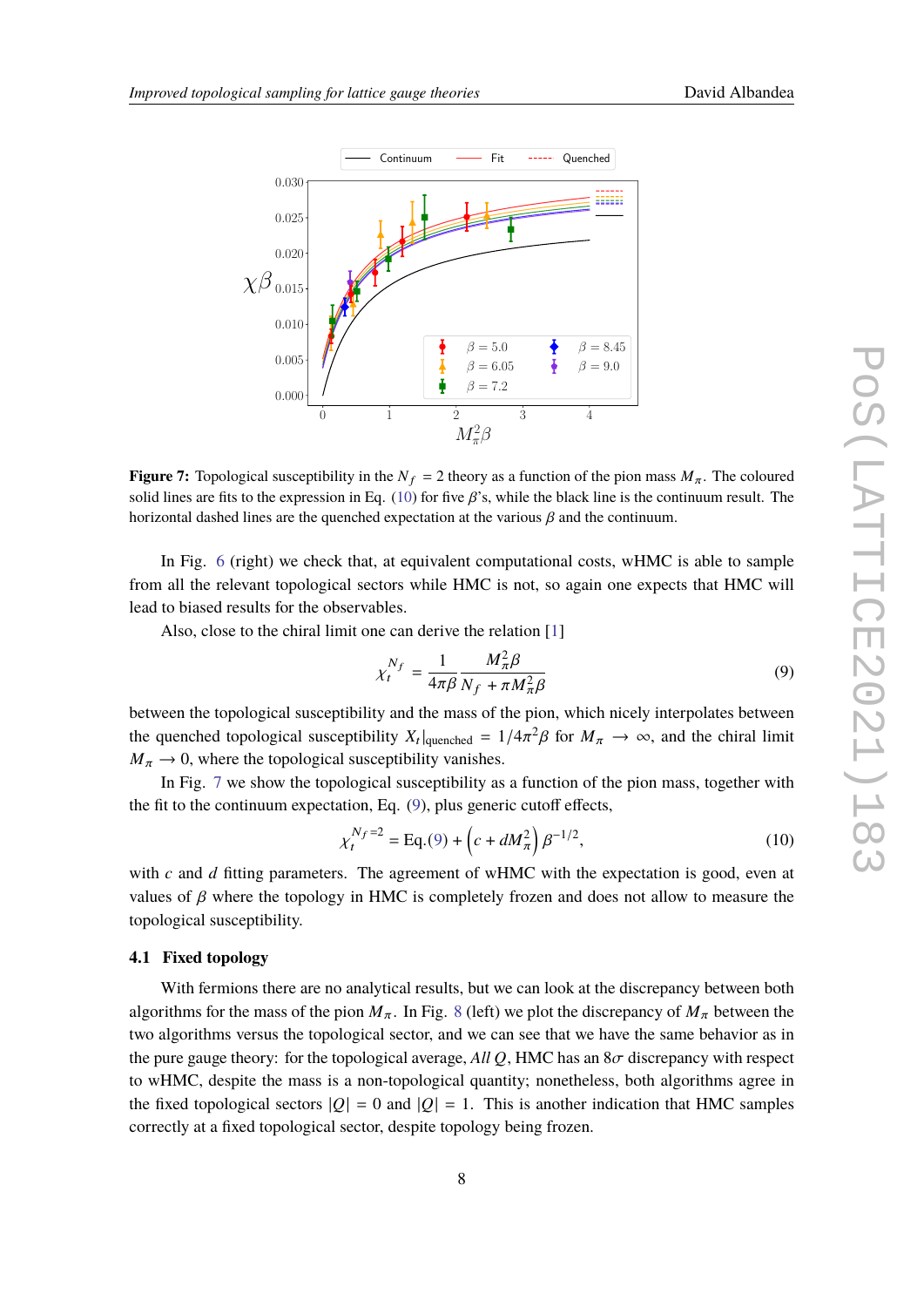<span id="page-8-0"></span>

**Figure 8:** (Left)  $\Delta M_{\pi} \equiv \langle M_{\pi} \rangle_{\text{x}}^{\text{HMC}} - \langle M_{\pi} \rangle_{\text{x}}^{\text{WHMC}}$ , averaged over all sectors,  $x = All Q$  (full symbol), or sectors of fixed x =  $|Q|$  (open symbols), at  $\beta$  = 9.0. (Right) Scaling of the autocorrelation time for  $Q^2$  with  $\beta$ for HMC and wHMC. The factor  $r_c$  accounts for the differences in computational cost of the two algorithms. The pion mass is kept approximately constant,  $M_{\pi}\sqrt{\beta} \sim 0.65$ .

## **4.2 Scaling with the lattice spacing**

Finally, in Fig. [8](#page-8-0) (right) we look at the scaling of the autocorrelation of  $Q^2$  as a function of  $\beta \sim a^{-2}$  for both HMC and wHMC at equivalent computational cost, and we see that, while the scaling of HMC is still exponential, we no longer have the nice polynomial scaling for wHMC that we had in the pure gauge theory. However, we still have a significant improvement in the scaling towards the continuum limit.

## **5. Outlook**

We have presented a new algorithm based on Metropolis–Hastings steps that are tailored to induce jumps in the topological charge. This algorithm satisfies detailed balance, and ergodicity is ensured when alternated with standard HMC steps. As we have shown, it successfully improves the problem of topology freezing and exponentially-growing autocorrelation times in the 2D model considered—both with and without fermion content. Also, we have been able to confirm that averages in fixed topology sectors are not affected by topology freezing, and agree in wHMC and HMC. This is seen both in the pure gauge theory, where the analytical results are known at finite  $\beta$ , as well as in the theory with fermions.

The interesting question is whether wHMC can be equally successful in the case of other gauge theories in higher dimensions. In fact, the winding step is trivial to extend to, for instance, a SU(2) theory in 4D. We have indeed carried out the naive implementation of wHMC in that context, and found very poor acceptances—the "curse" of dimensionality. We hope that less trivial implementations in 4D could resolve this matter.

## **Acknowledgments**

We acknowledge support from the Generalitat Valenciana grant PROMETEO/2019/083, the European project H2020-MSCA-ITN-2019//860881-HIDDeN, and the national project FPA2017- 85985-P. AR and FRL acknowledge financial support from Generalitat Valenciana through the plan